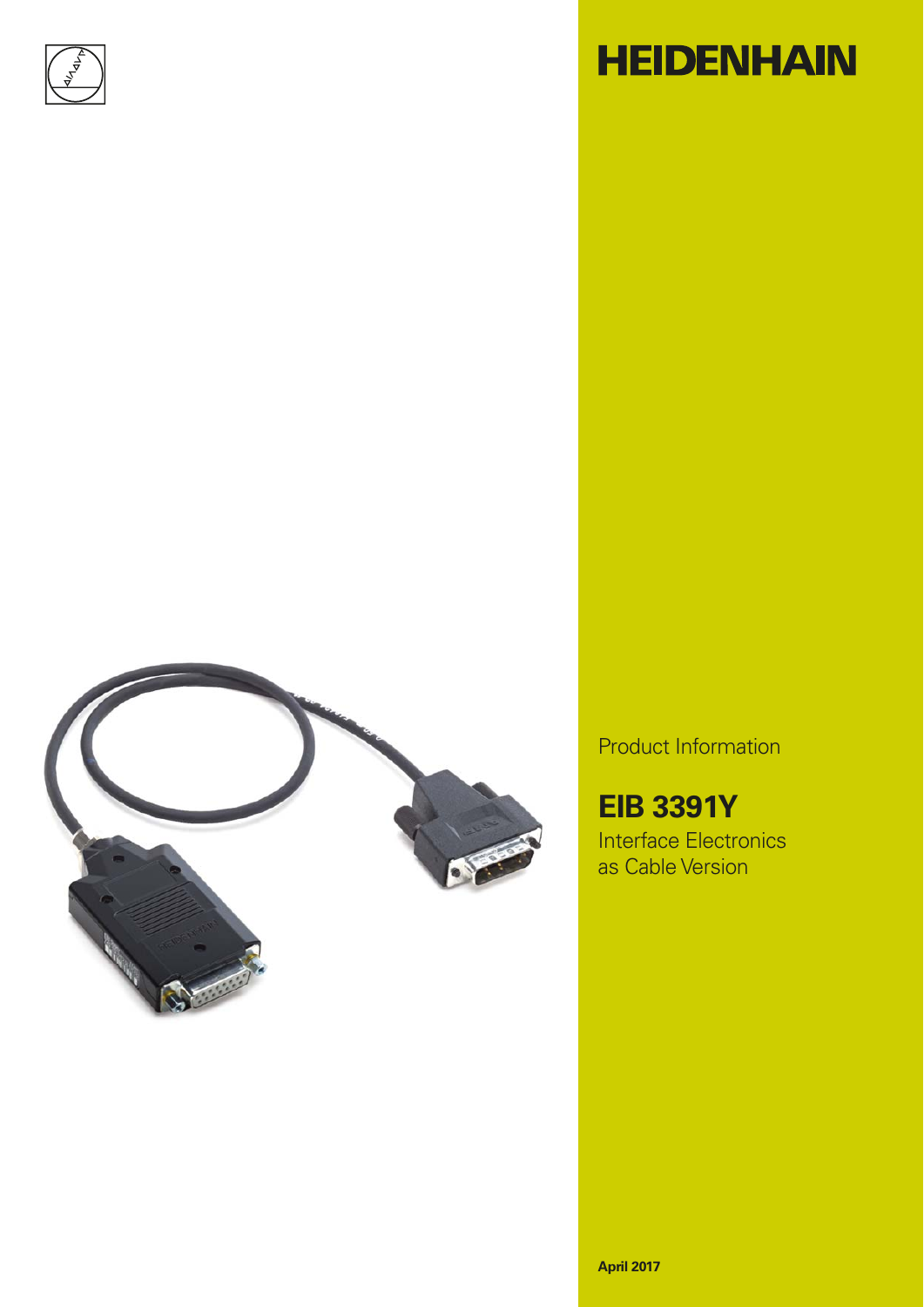# **EIB 3391 Y**

- **Interface electronics in D-sub connector housing**
- Input: EnDat22 interface for specific linear and angle encoder versions
- **Output: Yaskawa serial interface**

The EIB 3391Y enables you to connect specific linear and angle encoder versions to the servo drives of the Sigma 7 series (series SGD7 and SGDV-0FA01A with v0021 firmware or higher) from Yaskawa. Please note:

- The encoder is adjusted without the EIB directly over the EnDat interface at the encoder, e.g. with the PWM 20. At present, the EIB 3391Y is supported only by the PWM 20.
- The **zero set** function (datum setting) is not supported by the EIB
- The encoder is powered over the EIB (note the encoder's power consumption  $P_M$

### **Linear encoders**

- The EIB supports only the following LIC or LC encoders:
- LIC 2100 with AK LIC 211 scanning head with 50 nm or 100 nm measuring step
- LIC 4100 with AK LIC 411 scanning head with 5 nm measuring step
- LC 115 with 10 nm measuring step
- LC 211 with 10 nm measuring step
- LC 415 with 10 nm measuring step

Please also note:

- A special version of the EIB 3391Y is necessary for every measuring step
- Maximum permissible measuring length Measuring step 5 nm: < 9 m Measuring step 10 nm: < 18 m

### **Angle encoders**

The EIB supports angle encoders with position values/rev of 26 to 29 bits. There are limitations to maximum shaft speed (see *Connectable encoders* in the *Specifications*). The following angle encoders are supported:

- RCN 2x10
- RCN 5x10
- RCN 8x10
- ROC 2x10, ROC 7x10
- $\bullet$  ECA  $4x1x$

An angle encoder can be used together with the EIB in a "full closed" application only for position measurement. It cannot be used for a "direct drive" application, i.e. as a motor encoder for commutation.

The adjustment parameters for connection to servo drives from Yaskawa are listed in the S Specifications of the respective encoder.



**Input:** 15-pin D-sub connector (female) **Output:** 15-pin D-sub connector (male)



mm ⊟⊕ Tolerancing ISO 8015 ISO 2768 - m H  $< 6$  mm:  $±0.2$  mm

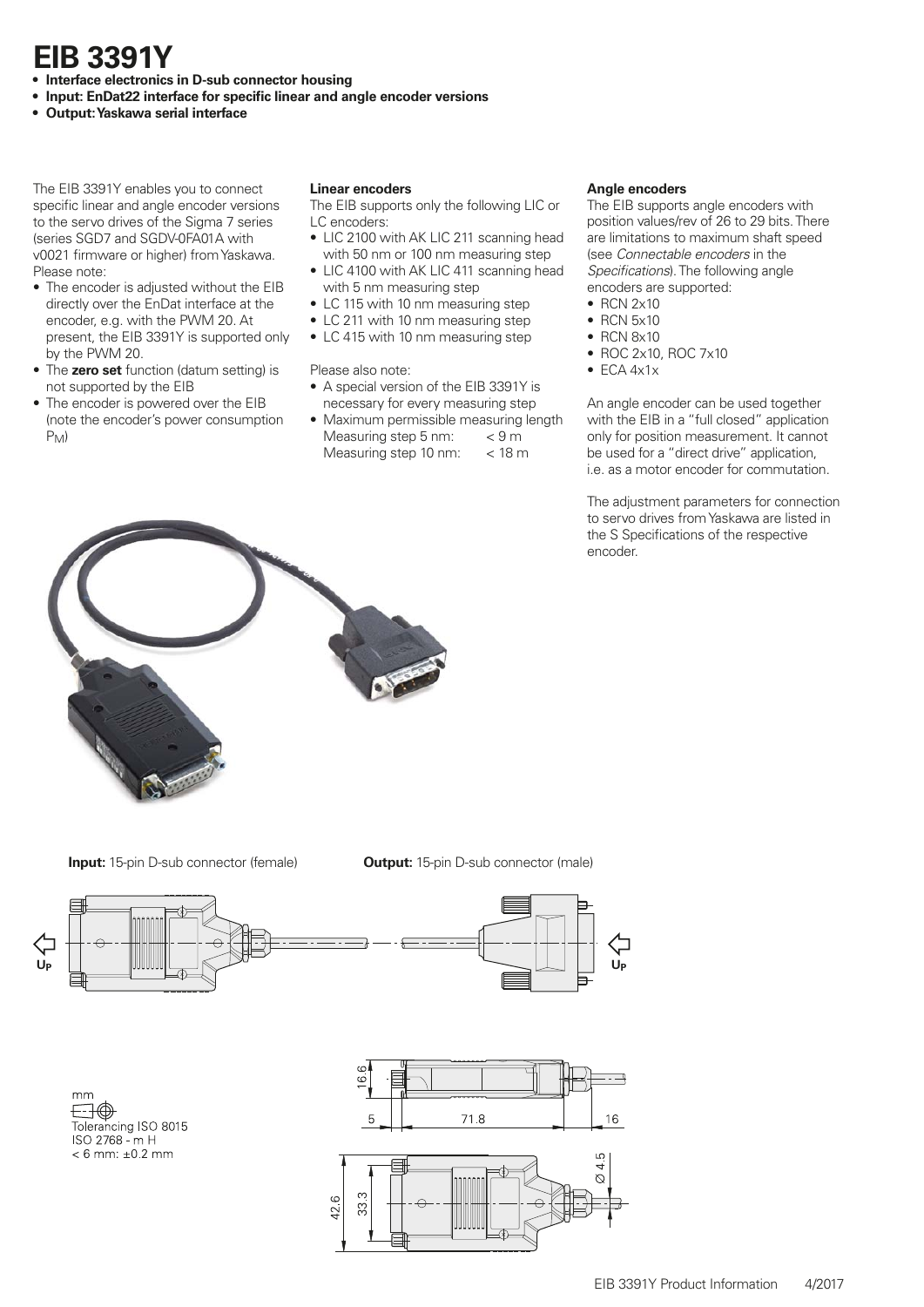| <b>Specifications</b>                                      | <b>EIB 3391Y</b>                                                                                                                                                                                                                                                                                                                                 |
|------------------------------------------------------------|--------------------------------------------------------------------------------------------------------------------------------------------------------------------------------------------------------------------------------------------------------------------------------------------------------------------------------------------------|
| <b>Input</b>                                               |                                                                                                                                                                                                                                                                                                                                                  |
| Interface                                                  | EnDat 2.2                                                                                                                                                                                                                                                                                                                                        |
| Ordering designation                                       | EnDat22                                                                                                                                                                                                                                                                                                                                          |
| Electrical connection                                      | D-sub connector (female) 15-pin                                                                                                                                                                                                                                                                                                                  |
| Cable length                                               | $\leq 6 \text{ m}^{1}$                                                                                                                                                                                                                                                                                                                           |
| Connectable encoders <sup>2)</sup>                         | • LIC 2100 with 50 nm measuring step<br>• LIC 2100 with 100 nm measuring step<br>• LIC 4100 with 5 nm measuring step<br>• LC 115 with 10 nm measuring step<br>• LC 211 with 10 nm measuring step<br>• LC 415 with 10 nm measuring step<br>• Angle encoders RCN, ROC, ECA with position values per revolution of 26 bits to 29 bits <sup>6)</sup> |
| <b>Output</b>                                              |                                                                                                                                                                                                                                                                                                                                                  |
| Interface                                                  | Yaskawa Serial Interface <sup>3) 4)</sup>                                                                                                                                                                                                                                                                                                        |
| Electrical connection                                      | D-sub connector (male) 15-pin                                                                                                                                                                                                                                                                                                                    |
| Cable length                                               | $\leq 10 \text{ m}^{1}$                                                                                                                                                                                                                                                                                                                          |
| <b>Voltage supply</b>                                      | DC 3.6 V to 14 V 5)                                                                                                                                                                                                                                                                                                                              |
| Power consumption (max.)                                   | 3.6 V: 550 mW + P <sub>Mmax</sub><br>14 V: 700 mW + P <sub>Mmax</sub>                                                                                                                                                                                                                                                                            |
| Power consumption (typical)                                | $5 V: 600$ mW + $P_{Mtyp}$                                                                                                                                                                                                                                                                                                                       |
| <b>Operating temperature</b><br><b>Storage temperature</b> | 0 °C to 70 °C<br>-30 °C to 70 °C                                                                                                                                                                                                                                                                                                                 |
| Vibration 55 Hz to 2000 Hz<br><b>Shock 11 ms</b>           | 100 m/s <sup>2</sup> (EN 60068-2-6)<br>200 m/s <sup>2</sup> (EN 60068-2-27)                                                                                                                                                                                                                                                                      |
| <b>Protection</b>                                          | <b>IP40</b>                                                                                                                                                                                                                                                                                                                                      |
| <b>Mass</b>                                                | 140 g (EIB without cable)                                                                                                                                                                                                                                                                                                                        |

 $\frac{1}{2}$  With HEIDENHAIN cable; greater cable lengths only after consultation with HEIDENHAIN

<sup>2)</sup> When ordering, please select the measuring step of the encoder (the measuring step determines the EIB 3391Y version required)<br><sup>3)</sup> The "zero set" function is not supported

 $^{4)}$  HEIDENHAIN recommends clarifying the combination of servo drive, EIB 3391 Y and encoder beforehand with Yaskawa

 $^{5)}$  Note the encoder supply voltage!

 $^{6)}$  Maximum permissible shaft speed: 27 bits < 1600 rpm; 28 bits < 800 rpm; 29 bits < 400 rpm